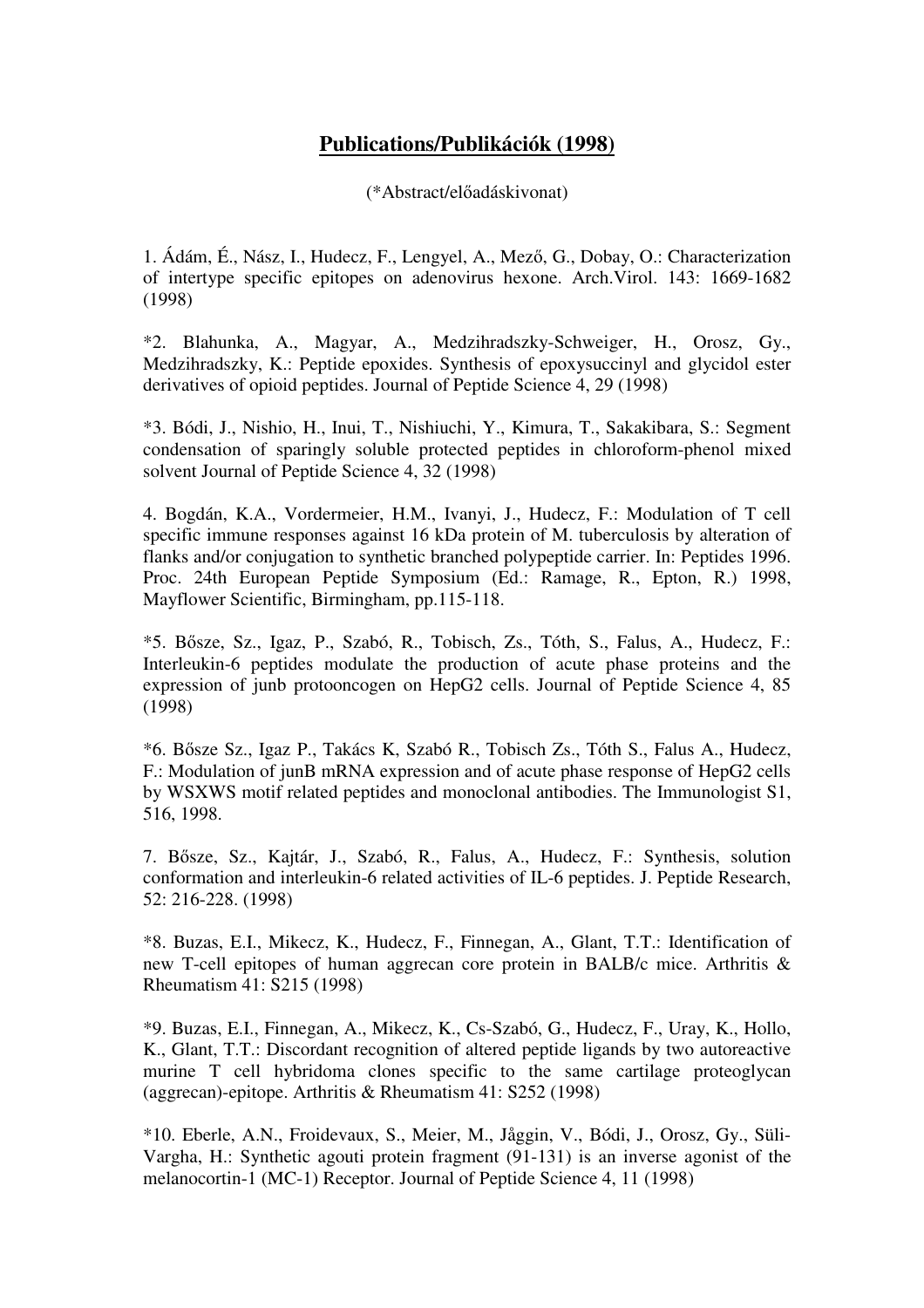11. Gaál, D., Hudecz, F.: Low toxicity and high antitumour activity of daunomycin by conjugation to immunpotential amphoteric branched polypeptide. Eur. J. Cancer 34: 155-161 (1998)

12. Garcia, M., Nagy, I.B., Alsina, A., Mező, G., Reig, F., Hudecz, F., Haro, I.: Analysis of the interaction with biomembrane models of HAV-VP3(101-121) sequence conjugated to synthetic branched polypeptide carriers with poly[L-lysine] backbone. Langmuir 14: 1861-1869 (1998)

13. Hudecz, F.: Polimer terapeutikumok. Magyar Tudomány 43: 1211-1221 (1998)

\*14. Kóczán, Gy., Ghosh, A.K, Mookherjee, A., Ghose, A.C, Hudecz, F.: Application of branched chain polymeric polypeptides for methotrexate targeting to macrophages in *Leishmania donovani* infection. The Immunologist S1, 610, 1998.

\*15. Kóczán, Gy., Mező, G., Hudecz, F.: Synthesis and application of new cyclohexyloxycarbonyl protected amino acids in Boc-chemistry. Journal of Peptide Science 4, 35 (1998)

16. Likó, Zs., Majer, Zs., Vass, E., Holly, S., Bódi, J., Süli-Vargha, H.: Synthesis, CD and FTIR Studies of Cyclic Collagen sequence Analogues . In: Peptides 1996. Proc. 24th European Peptide Symposium, (Ed.: Ramage, R., Epton, R.) 1998, Mayflower Scientific, Birmingham, pp. 583-584 (1998)

17. Mák, M., Mező, G., Skribanek, Zs., Hudecz, F.: Stability of Asp-Pro bond under high and low energy collision induced dissociation conditions in the immunodominant epitope region of Herpes simplex virion glycoprotein D. Rapid Communications in Mass Spectrometry 12: 1-6 (1998)

18. Medzihradszky-Schweiger, H., Bódi, J., Süli-Vargha, H., Medzihradszky, K.: A Melphalan Containing Cyclic Melanotropin Analog with Prolonged Biological Activity. In: Peptides 1996. Proc. 24th European Peptide Symposium, (Ed.: Ramage, R., Epton, R.) 1998, Mayflower Scientific, Birmingham, pp. 631-632 (1998)

\*19. Medzihradszky-Schweiger, H., Medzihradszky, K., Nádasi, H., Süli-Vargha, H.: Aminopeptidase M seems to jump over peptide bonds formed by N-terminal  $\alpha$ , $\alpha$ disubstituted amino acids. Journal of Peptide Science 4, 91 (1998)

20. Mező, G., Drakopoulou, E., Rajnavölgyi, É., Vita, C., Hudecz, F.: Synthesis and immunological studies of a-contoxin chimera containing an immunodominant epitope from the 268-284 region of HSV gD protein. In: Peptides 1996. Proc. 24th European Peptide Symposium, (Ed.: Ramage, R., Epton, R.) 1998, Mayflower Scientific, Birmingham, pp. 645-646.

\*21. Mező, G., Majer, Zs., Jimenez, M.A., Vass, E., Carreño, C., Andreu, D., Hudecz, F.: Conformational studies of linear and cyclic HSV epitope peptides. Journal of Peptide Science 4, 77 (1998)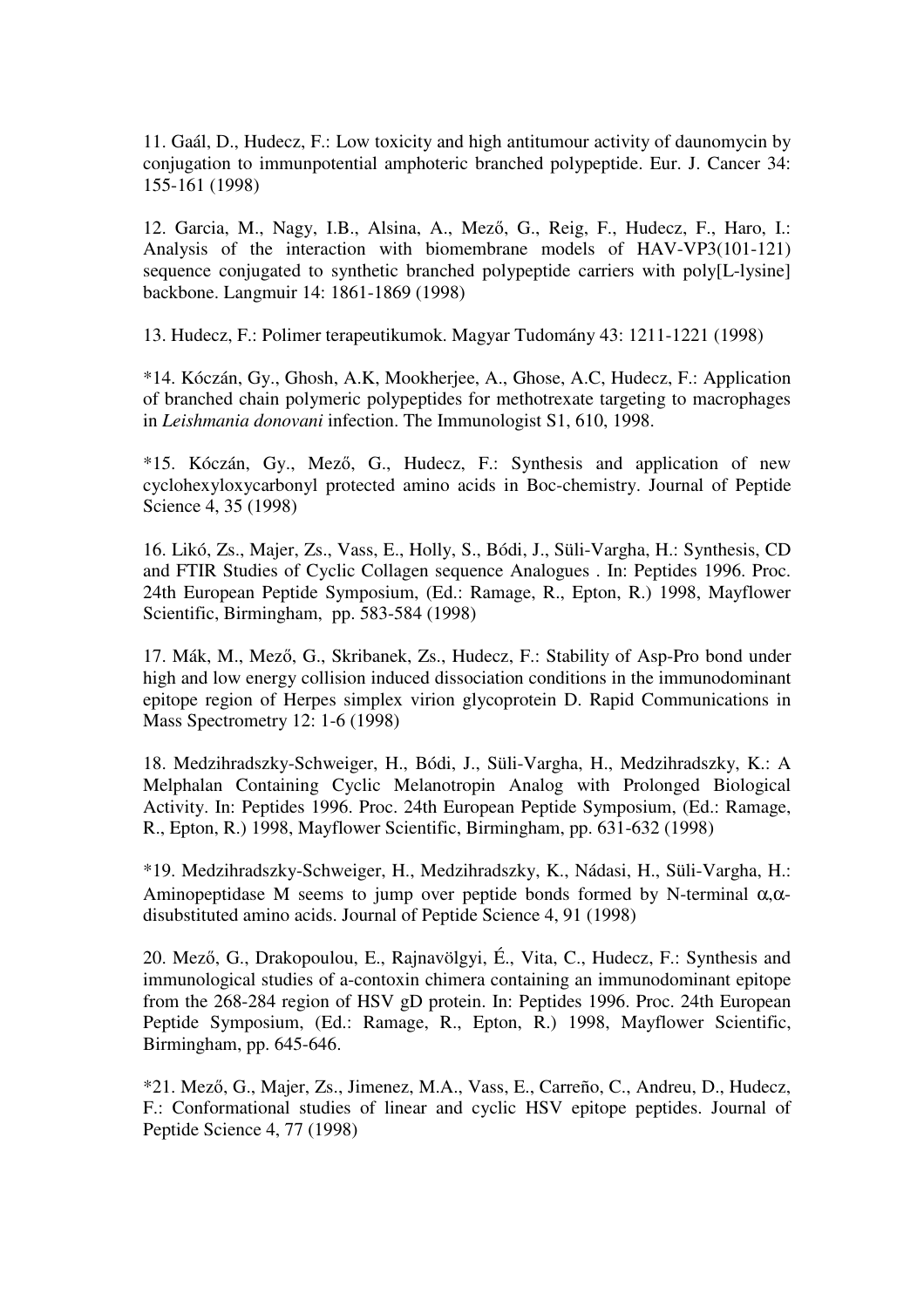\*22. Mező, G., Mező, I., Vincze, B., Kálnay, A., Hudecz, F.: Synthesis and antitumor activity of new GnRH analogue-branched polypeptide conjugates. Cancer Detection and Prevention 22:S1 239-240 (1998)

\*23. Mező, G., Mihala, N., Andreu, D., Hudecz, F.: New conjugation strategies for the attachment of Cys containing HSV epitope peptides to branched chain polypeptides. Journal of Peptide Science 4, 72 (1998)

24. Mező, G., Mihala, N., Kóczán, Gy., Hudecz, F.: Cyclohexyloxycarbonyl based orthogonal solid phase peptide synthesis in Boc chemistry. Tetrahedron 54: 6757-6766 (1998)

25. Nadasdy, L., Brogley, L., Mező, G., Yamashiro, D., Chung, D., Tarczy-Hornoch, K., Hom, D., Ramachandran, J.: Tuning the N vs. P/Q type Ca2+ channel specificity of an w-conopeptide. In: Peptides 1996. Proc. 24th European Peptide Symposium, (Ed.: Ramage, R., Epton, R. ) 1998, Mayflower Scientific, Birmingham, pp. 671-672.

26. Nagy, I.B., Haro, I., Alsina, A., Reig, F., Hudecz, F.: Interaction of branched chain polymeric polypeptides with phospholipid model membranes. Biopolymers 46: 169- 179 (1998)

\*27. Nagy, I.B., Reig, F., Alsina, M.A., Szőgyi, M., Hudecz, F.: The effect of attached peptide on branched poly-α-amino acid conjugate - phospholipid interaction. Journal of Peptide Science 4, 67 (1998)

\*28. Nishiuchi, Y., Nishio, H., Inui, T., Bódi, J., Tsuji, F., Kimura, T., Sakakibara, S.: Total synthesis of green fluorescent protein (GFP), a 238-residue protein from jellyfish Aequorea Victoria. Journal of Peptide Science 4, 6 (1998)

\*29. Orosz, Gy., Magyar, A., Blahunka, A.: Aza- and urea analogues of opioid peptides. Journal of Peptide Science 4, 101 (1998)

30. Perkins, A.C., Frier, M., Pimm, M.V., Hudecz, F.: Tc99m-branched chain polypeptide (BCP): a potential synthetic radiopharmaceutical. J. Labelled Compounds 41: 631-638 (1998)

31. Peták, I., Mihalik, R., Bauer, P.I., Süli-Vargha, H., Sebestyén, A., Kopper, L. : BCNU is a caspase-mediated inhibitor of drug-induced apoptosis. Cancer Research, 58, 614-618 (1998)

32. Prachand, M.S., Dhingra, M.M., Saran, A., Coutinho, E., Bódi, J., Süli- Vargha, H., Medzihradszky, K.: Comparative conformational studies on cyclic hexapeptides corresponding to message sequence His-Phe-Arg-Trp of a-Melanotropin by NMR. J. Peptide Res., 51, 251-265 (1998)

\*33. Sebestyén, F., Kele, P., Illyés, E., Mák, M., Dóda, M., Mező, G.: Synthesis and properties of fluorescent peptides. Journal of Peptide Science 4, 112 (1998)